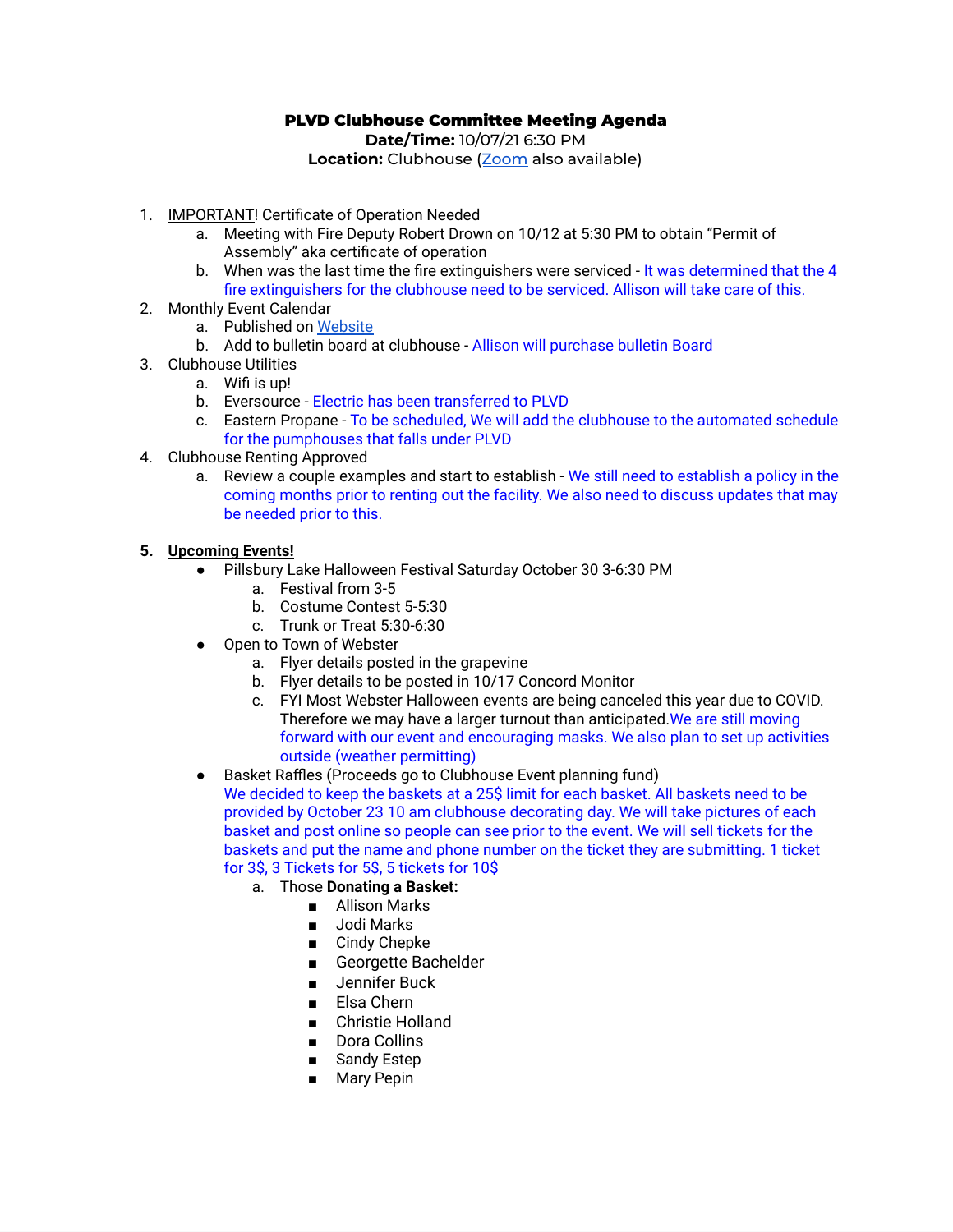- Claudette Levesque (Provide 20\$ to go towards making a basket, Allison will make this one)
- b. Those **Participating in Trunk or Treat**
	- Allison Marks
	- Sandy Estep
	- Christie Holland
	- Elsa Chern
	- Georgette Bacheldor
	- Jennifer Buck
	- Dylan Stillman
	- Karen Hopkins
	- Karen Hopkins Parents
	- Pam Waite Maybe (also donating candy)
- a. Kids Games

Karen Hopkins is dropping odd prizes and candy on 10/15, Jen Zuraw is donating candy, Caludette Levesque donated fruit snacks and stickers and 2 pumpkins, Lisa and Renee also plan on donating candy. Allison will also reach out to the fire department since they are not having their event this year, to see if they have any halloween decorations we can borrow for the event. Also, we have supplies for the popcorn machine, we discussed making popcorn for the event and maybe reaching out to Dora since she might know how to work the machine already. Allison will create an event for facebook so we can try and get an estimate of children who will be coming

- i. Bean Bag Toss (Allison Marks)
	- 1. \_\_\_\_\_\_\_\_\_\_\_\_\_\_\_\_is going to run this game
- ii. Witch Hat Ring Toss (Allison Marks)  $1$  is going to run this game
- iii. Pumpkin Painting Allison purchased paint and brushes, just **need pumpkins and Volunteer**
	- 1. How many Small Pumpkins should we get? 20 or more
	- 2. Who wants to purchase pumpkins? .Allison will check with carter hill road on available small pumpkins at a reasonable price prior to the event.
- iv. Touch/Guess Halloween Game **Still need volunteer & Supplies for this** Elsa

### Chern volunteered to create and run this game

- 1. HEARTS– Canned tomatoes.
- 2. TEETH– Smalls Rocks.
- 3. DRY SKIN– Cut up balloons.
- 4. WITCH WARTS– Canned peas.
- 5. WORMS– Cooked spaghetti.
- 6. EYEBALLS– Peeled grapes.
- 7. SPIDER LEGS– Grape stems.
- b. Costume Contest (5:30 PM Judging)
	- i. Allison Ordered Ribbons and Trophies for prizes
	- **ii. Two Judges Needed**
- c. Face Painting Tattoos **Volunteer Needed** Dylan Stillman
	- i. Allison purchased Halloween Tattoos instead...thinking we can just use a sponge and water and put tattoos on the kids instead.
- d. Candy for Prizes (**Donations Needed**) Hoping the community donates candy, Allison will post on facebook We do have some donations rolling in, noted above
- e. Football Squares (Robert Anderson will run)
	- i. Winner will win money, half the winnings will go to Clubhouse Event Planning Fund Allison will post an announcement to bring cash to the event if they would like to participate in this
- f. Left/Right/Center Game (Robert Anderson will run)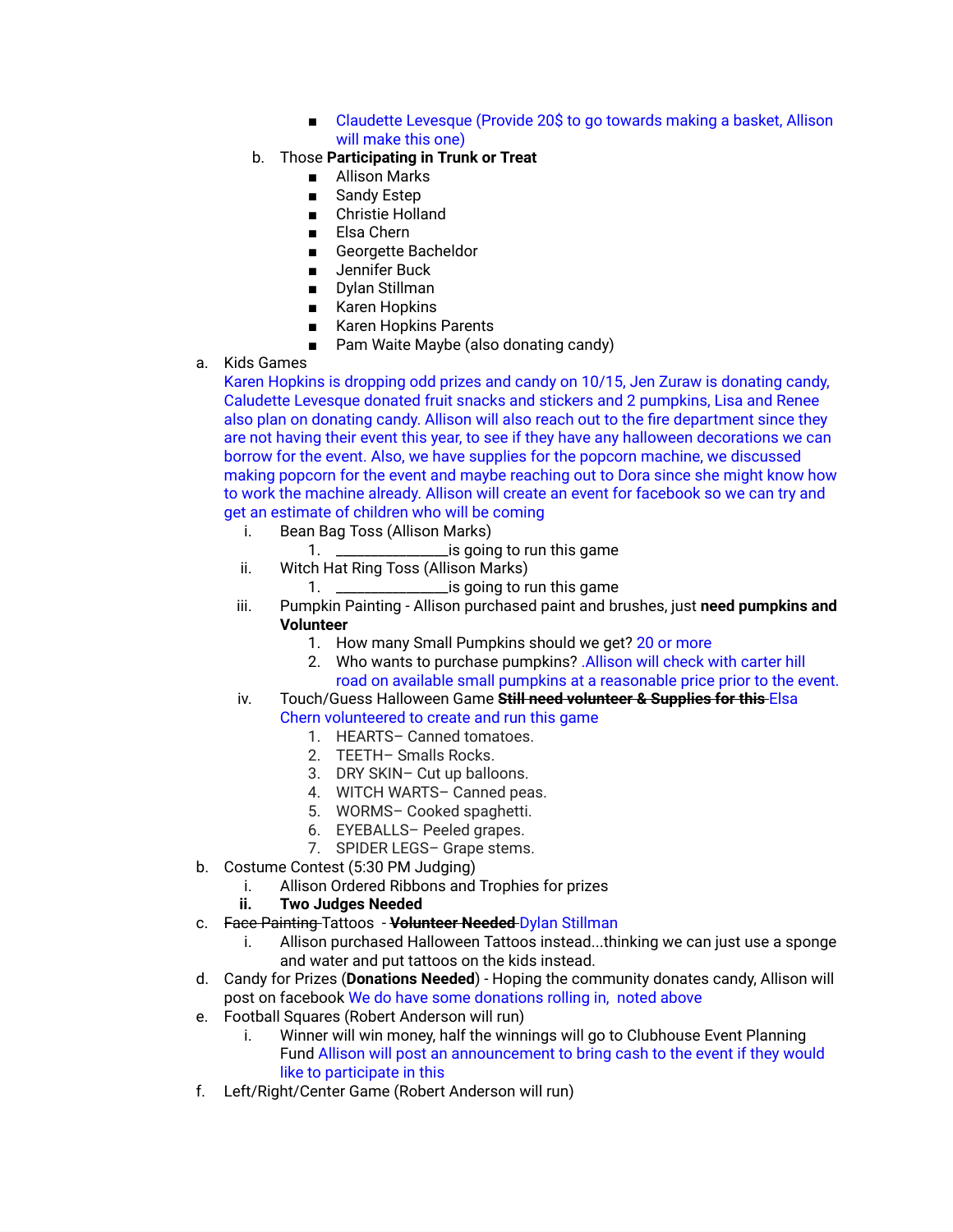- i. Half the winnings for each game will go to Clubhouse Event planning fundAllison will post an announcement to bring cash to the event if they would like to participate in this
- g. Cornhole
	- i. Anyone have any boards? Still TBD, trying to get some boards
- h. Halloween Projector
	- i. Commissioner Goodwin is letting us use this for the event
- i. Next Planning Meeting
	- i. Saturday Oct 23 10-12 **(moved from Oct 16)**
	- ii. Bring any Halloween Decorations!
	- iii. Start cleaning out the upstair storage room
- j. 50/50 Raffle **2 Volunteers Needed** We decided to **NOT** proceed with the raffle at this event since we have other cash activities

### **6. Items to Discuss at October Monthly PLVD Board Meeting:**

- a. Clubhouse Building Inspection
	- i. Identify top maintenance needs for 2022 budget
- b. Establish Policy for Clubhouse Rentals
	- i. Additional Insurance Policy Needed for those renting outside of PLVD
	- ii. Determine Fees
- c. Maintenance Funds
	- i. \$2,000 To Date
- d. Announce Pillsbury Lake Halloween Festival
- e. Mailbox -update to Clubhouse in January?

## **7. Open Agenda**

- a. Future Event Ideas
	- i. Craft Fair Update? Town Hall collab? Decided to hold off until next year
	- ii. Bingo
	- iii. Cookie Swap (Date?)
	- iv. Soup Swap (Date?)
	- v. Yankee Swap (Date?)
	- vi. Self Defense Class (Summer 2022)

We discussed some upcoming events that we would like to start planning and getting the word out. On December 11 at 1 -3 we will have a cookie swap with Santa event for kids. On December 12 at 6 PM we will have an adult only Christmas party. We will plan on a potluck style event with 50/50 raffle and yankee swap (20 \$ gift limit) . We can start planning these events at the next meeting. Allison will work on adding these events to the event calendar and creating a flyer in the meantime. We also discussed holding a New Years Day Brunch (Gary and Diane French to host) at the clubhouse. This will also be a potluck style event. We also discussed having sleigh rides again, like past years, in February. Sandy has a new contact for sleigh rides that she will check in with. We expect this to be 500\$ for the horses/sleigh. We can discuss this in the coming months. In summary:

**Dec 11: Cookie Swap with Santa Dec 12: Adult Christmas Party (potluck/yankee swap/ 5050 Raffle) Jan 1: New Years Day Brunch February: Sleigh Rides and BonFire**

### **Action Items:**

- **● Allison will create a facebook event**
- **● Sandy will reach out to her Sleigh Ride contact**
- **● Updated Clubhouse Halloween Festival Decorating Date is October 23 10-12**
- **● Raffle Baskets have a 25\$ limit. All Baskets need to be brought to the October 23 decorating meeting so we can take pictures and post online**